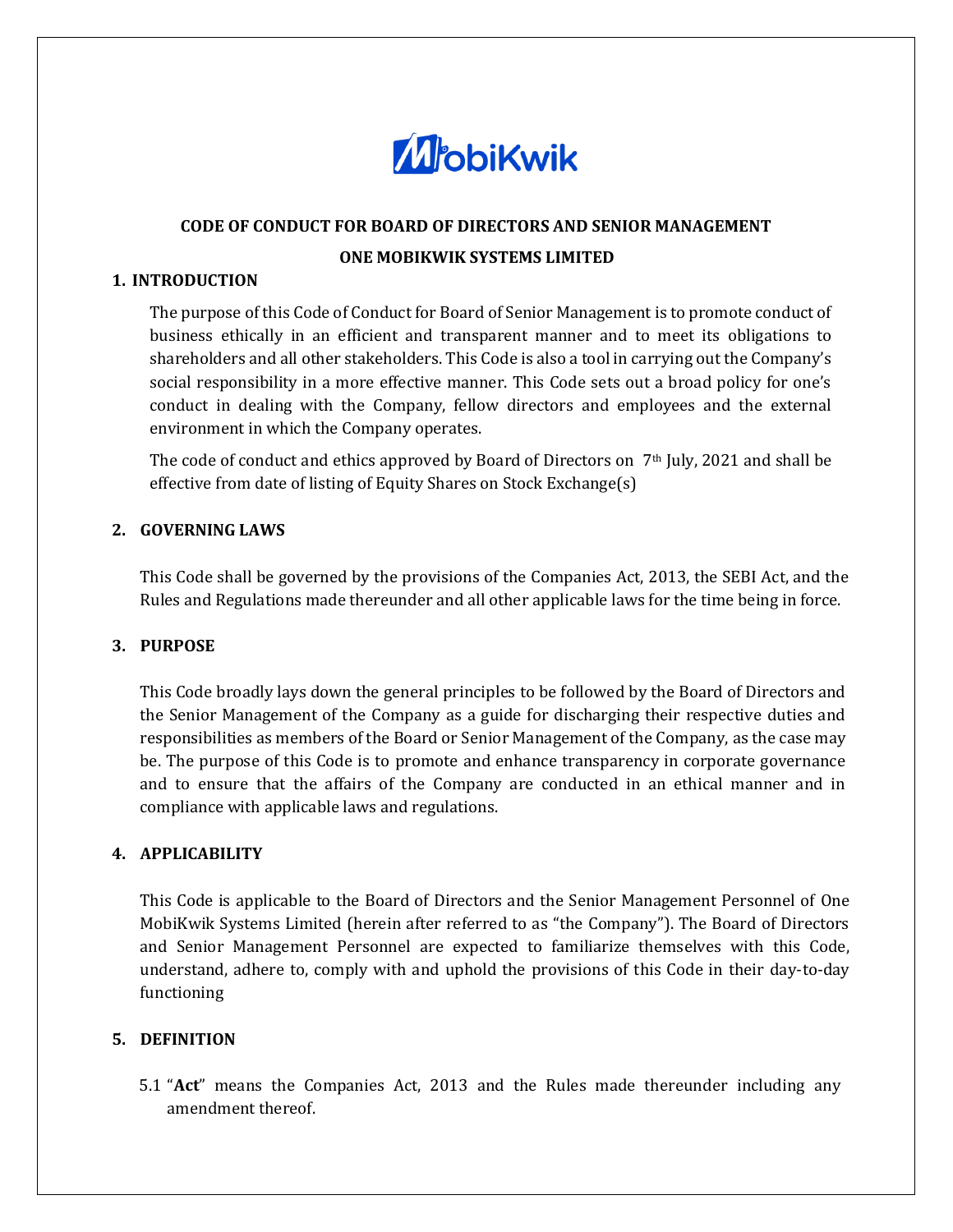- 5.2 "**Board**" means the Board of Directors of the Company.
- 5.3 "**Duties of Directors / Independent Directors**" shall mean and include duties as laid down in the Companies Act, 2013 including any amendment thereof and enumerated in Annexure 1.
- 5.4 "**Key Managerial Personnel**", in relation to a Company, means—
	- the Chief Executive Officer or the managing director or the manager;
	- the Company Secretary;
	- the Whole-Time Director;
	- the Chief Financial Officer; and
	- such other officer as may be prescribed;
- 5.5 "**Senior Management Personnel**" shall mean personnel of the Company who are members of its core management team excluding Board of Directors and would normally comprise all members of management one level below the Board of Directors, including all functional heads and the Key Managerial Personnel.

Words and expressions used and not defined in this Code but defined in the Act and Rules made thereunder shall have the meanings respectively assigned to them in the Act.

#### **6. COMPLIANCES**

The Members of Board and Senior Management Personnel shall confirm that they have received, read and understood the provisions of this Code as per format prescribed in Annexure – 2 and shall

- A. Function and discharge their responsibilities in accordance with all applicable laws, rules and regulations.
- B. Function within the authority conferred upon them by the Company, keeping the bestinterest of the Company in view.
- C. Act in good faith in order to promote the objects of the Company for the benefit of all the stakeholders of the Company.
- D. Act with due and reasonable care, skill and diligence.
- E. Exercise independent judgment while performing his duties.
- F. Not involve in a situation in which he may have a direct or indirect interest that conflicts, or possibly may conflict, with the interest of the Company.
- G. Not achieve or attempt to achieve any undue gain or advantage either to himself or to his relatives, partners, or associates and if he is found guilty of making any undue gain, he shall be liable to pay an amount equal to that gain to the Company.
- H. Maintain the confidentiality of any information (which is not available in public domain) concerning the Company's business, its customers, suppliers, etc, and to which they have access except if required under any applicable law.
- I. Protect the Company's assets including physical assets, information and intellectual rights and shall not use the same for personal gain.
- J. Comply with the Code of Practice and Procedure for Fair Disclosure of Unpublished Price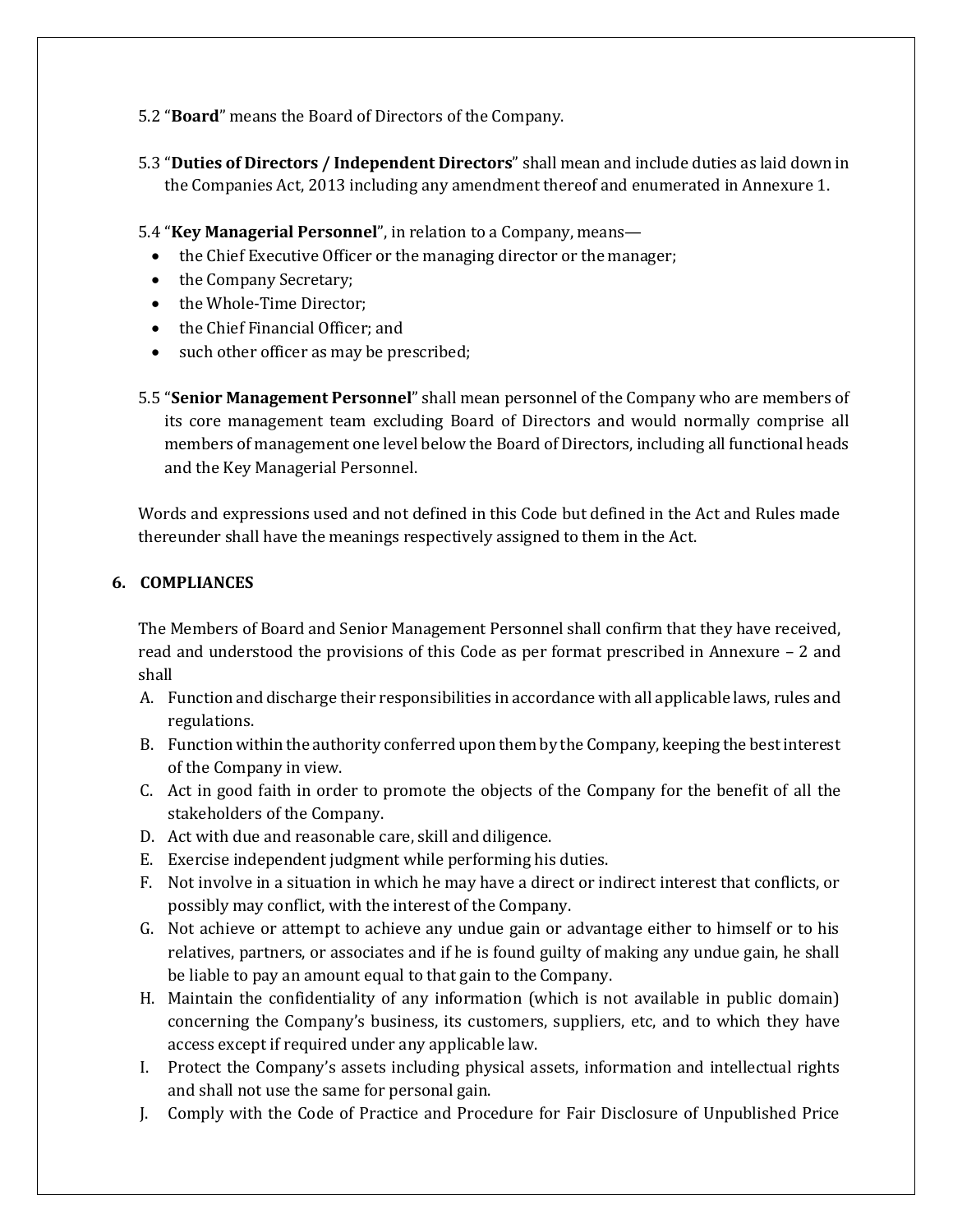Sensitive Information as well as the code of Conduct for dealing in Company's Securities framed under the Securities and Exchange Board of India (Prohibition of Insider Trading) Regulations, 2015.

K. Shall not engage in Corrupt, Fraudulent, Collusive and Obstructive Practice for the conduct of business of the Company.

## **7. COMMUNICATION WITH MEDIA**

Only the Chairman and/or whole time Director(s) can interact with the Media on any matter pertaining to the Company. No Members of the Board and Senior Management Personnel (including employees of the Company reporting directly to the Senior Management Personnel) of the Company can comment in any article/in radio/TV broadcast etc.

#### **8. ANNUAL COMPLIANCE REPORTING**

All members of the Board of Directors and Senior Management personnel are required to affirm compliance with this Code on an annual basis within 30 days of the close of the financial year as per format prescribed in Annexure 3. The Annual Report shall contain a declaration signed by the Chief Financial Officer and the Chief Executive Officer, if any, or any other official who holds the powers, duties and responsibilities of a CEO/CFO stating that the members of Board of Directors and Senior Management Personnel have affirmed compliance with this Code under the Management Discussion Analysis of the Corporate Governance Report the Company.

## **9. NON COMPLIANCE WITH THIS CODE**

If a Member of the Board of Directors or Senior Management Personnel of the Company contravenes the provisions of this Code then such contravention shall be reported to the Board of Directors and the concerned person shall be punishable with such fine as the Board may deem fit.

#### **10. REVIEW / AMENDMENT**

The Board of Directors may review and amend this Code, as and when deemed fit. In case of any amendment(s), clarification(s), circular(s) etc. issued by the relevant authorities, not being consistent with the provisions laid down under this Code, then such amendment(s), clarification(s), circular(s) etc. shall prevail upon the provisions hereunder and this Code shall stand amended accordingly from the effective date as laid down under such amendment(s), clarification(s), circular(s) etc.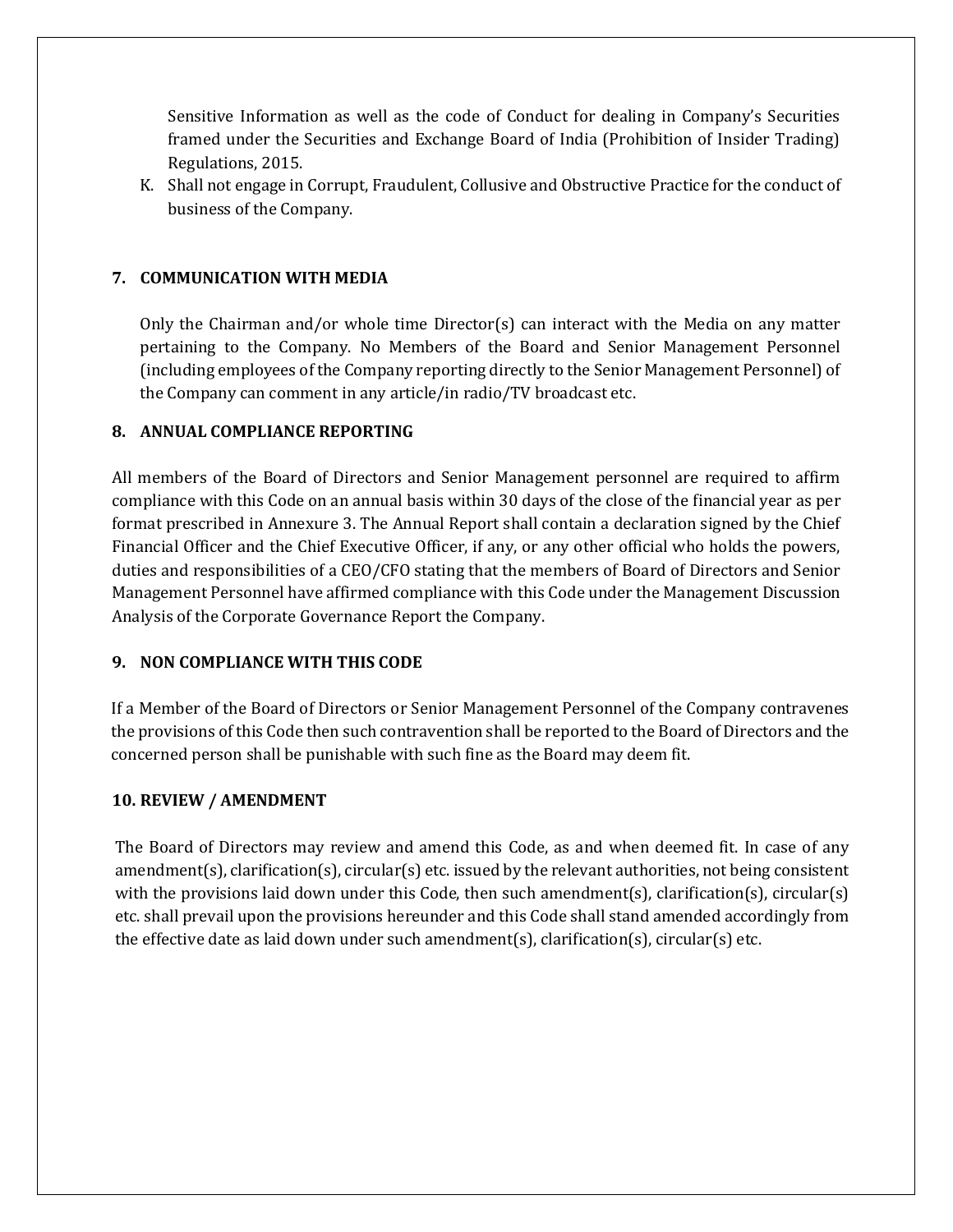# **DUTIES OF A DIRECTOR**

Section 166 of the Act provides for the duties of a director and runs as follows:

- 1. Subject to the provisions of the Act, a director of a company shall act in accordance with the articles of the company.
- 2. A director of a company shall act in good faith in order to promote the objects of the company for the benefit of its members as a whole, and in the best interests of the company, its employees, the shareholders, the community and for the protection of environment.
- 3. A director of a company shall exercise his duties with due and reasonable care, skill and diligence and shall exercise independent judgment.
- 4. A director of a company shall not involve in a situation in which he may have a direct or indirect interest that conflicts, or possibly may conflict, with the interest of the company.
- 5. A director of a company shall not achieve or attempt to achieve any undue gain or advantage either to himself or to his relatives, partners, or associates and if such director is found guilty of making any undue gain, he shall be liable to pay an amount equalto that gain to the company.
- 6. A director of a company shall not assign his office and any assignment so made shall bevoid.

## **DUTIES OF INDEPENDENT DIRECTORS**

As per Schedule IV [section 149(8)] of the Act, the independent directors shall—

- 1. undertake appropriate induction and regularly update and refresh their skills, knowledge and familiarity with the company;
- 2. seek appropriate clarification or amplification of information and, where necessary, take and follow appropriate professional advice and opinion of outside experts at the expense of the company;
- 3. strive to attend all meetings of the Board of Directors and of the Board committees of which he is a member;
- 4. participate constructively and actively in the committees of the Board in which they are chairpersons or members;
- 5. strive to attend the general meetings of the company;
- 6. where they have concerns about the running of the company or a proposed action, ensure that these are addressed by the Board and, to the extent that they are not resolved, insist that their concerns are recorded in the minutes of the Board meeting;
- 7. keep themselves well informed about the company and the external environment in which it operates;
- 8. not to unfairly obstruct the functioning of an otherwise proper Board or committee of the Board;
- 9. pay sufficient attention and ensure that adequate deliberations are held before approving related party transactions and assure themselves that the same are in the interest of the company;
- 10. ascertain and ensure that the company has an adequate and functional vigil mechanism and to ensure that the interests of a person who uses such mechanism are not prejudicially affected on account of such use;
- 11. report concerns about unethical behaviour, actual or suspected fraud or violation of the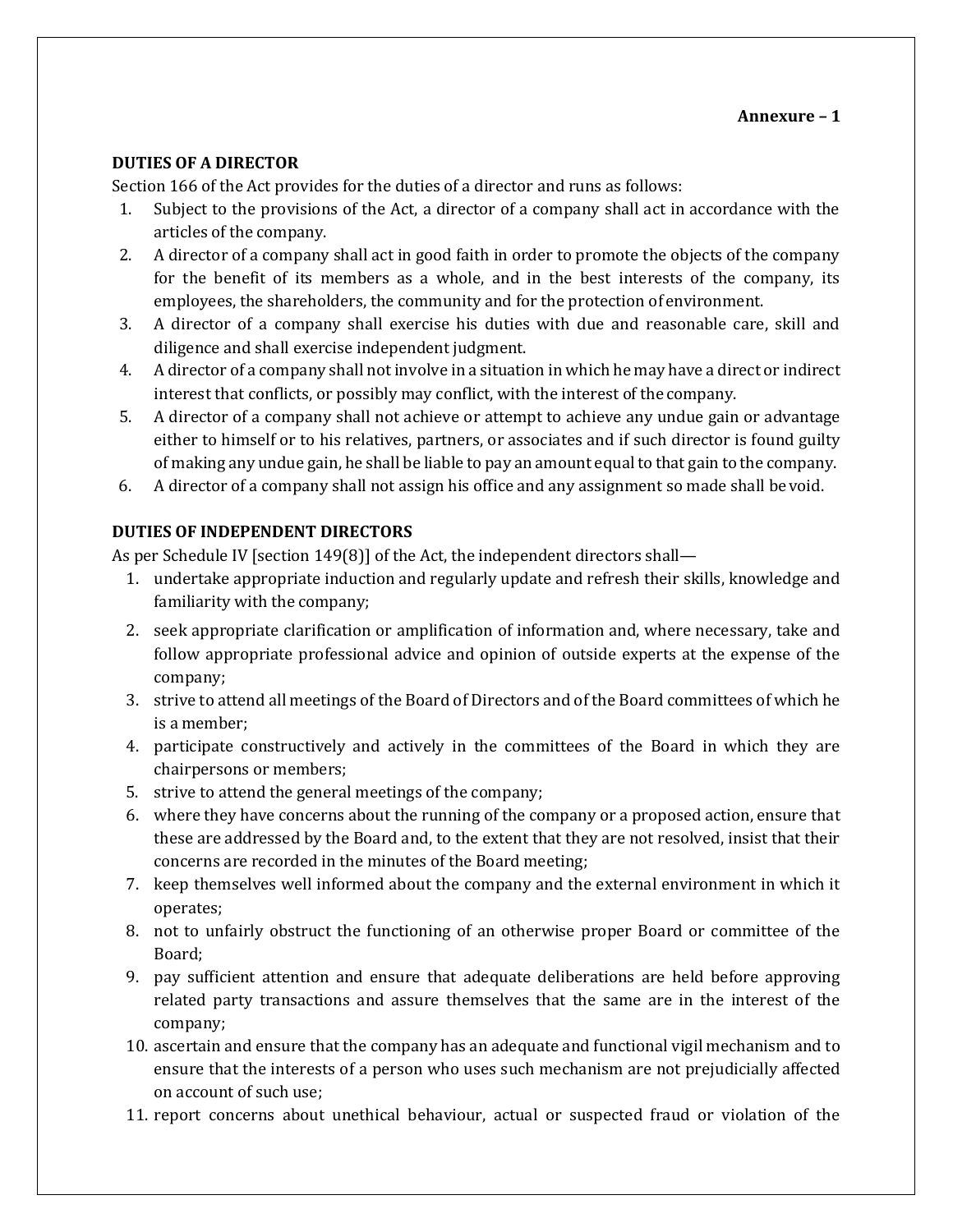company's code of conduct or ethics policy;

- 12. act within their authority, assist in protecting the legitimate interests of the company, shareholders and its employees;
- 13. not disclose confidential information, including commercial secrets, technologies, advertising and sales promotion plans, unpublished price sensitive information, unless such disclosure is expressly approved by the Board or required by law.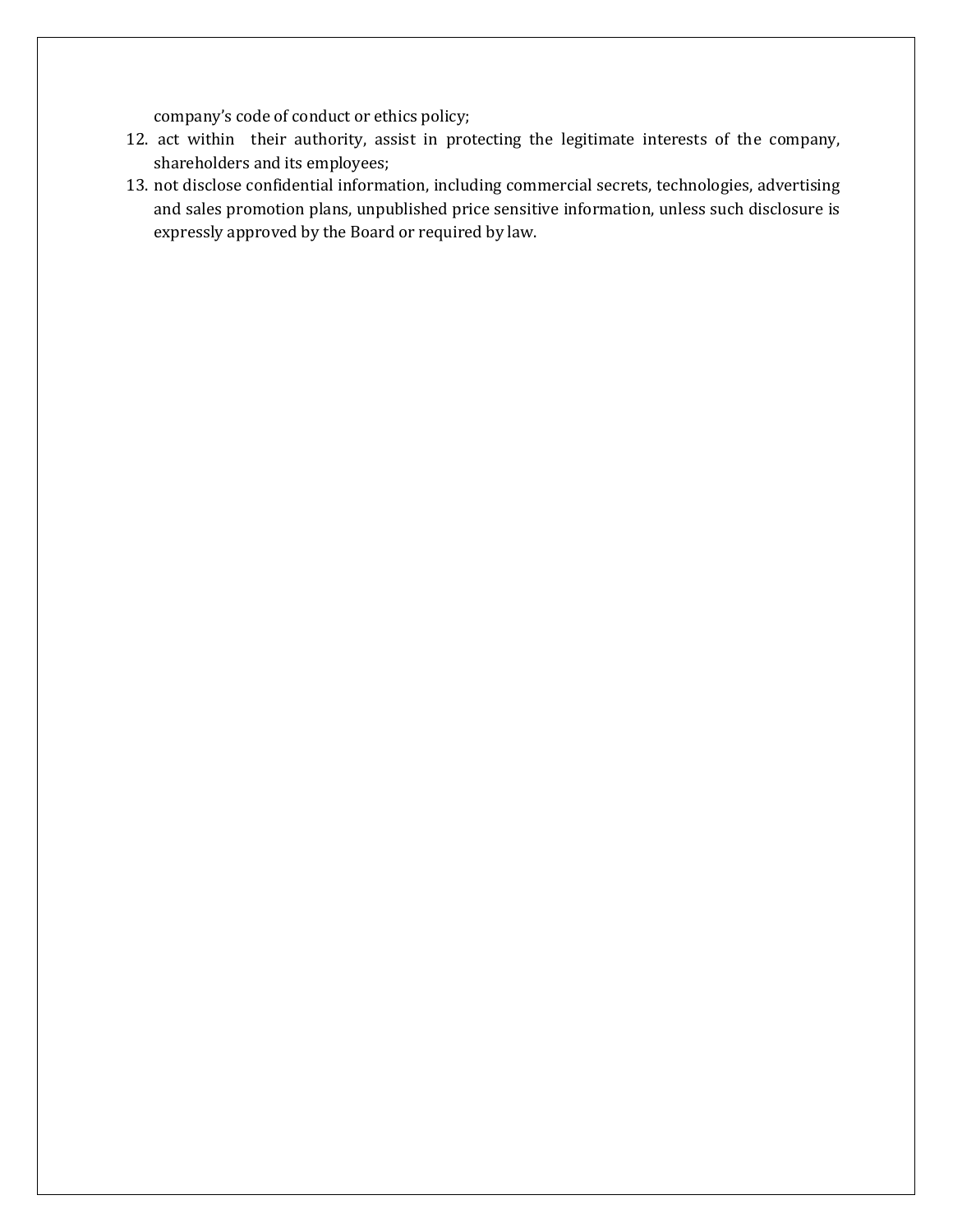#### **Annexure – 2**

# **ACKNOWLEDGEMENT FORM**

I, have received and read the Code of Conduct for Board of Directors and Senior Management Personnel of One MobiKwik Systems Limited ("the Code"). I have understood the provisions of the Code and agree to comply with the same.

| Signature:   |  |
|--------------|--|
| Name:        |  |
| Designation: |  |
| Address:     |  |
|              |  |

Date: Place: